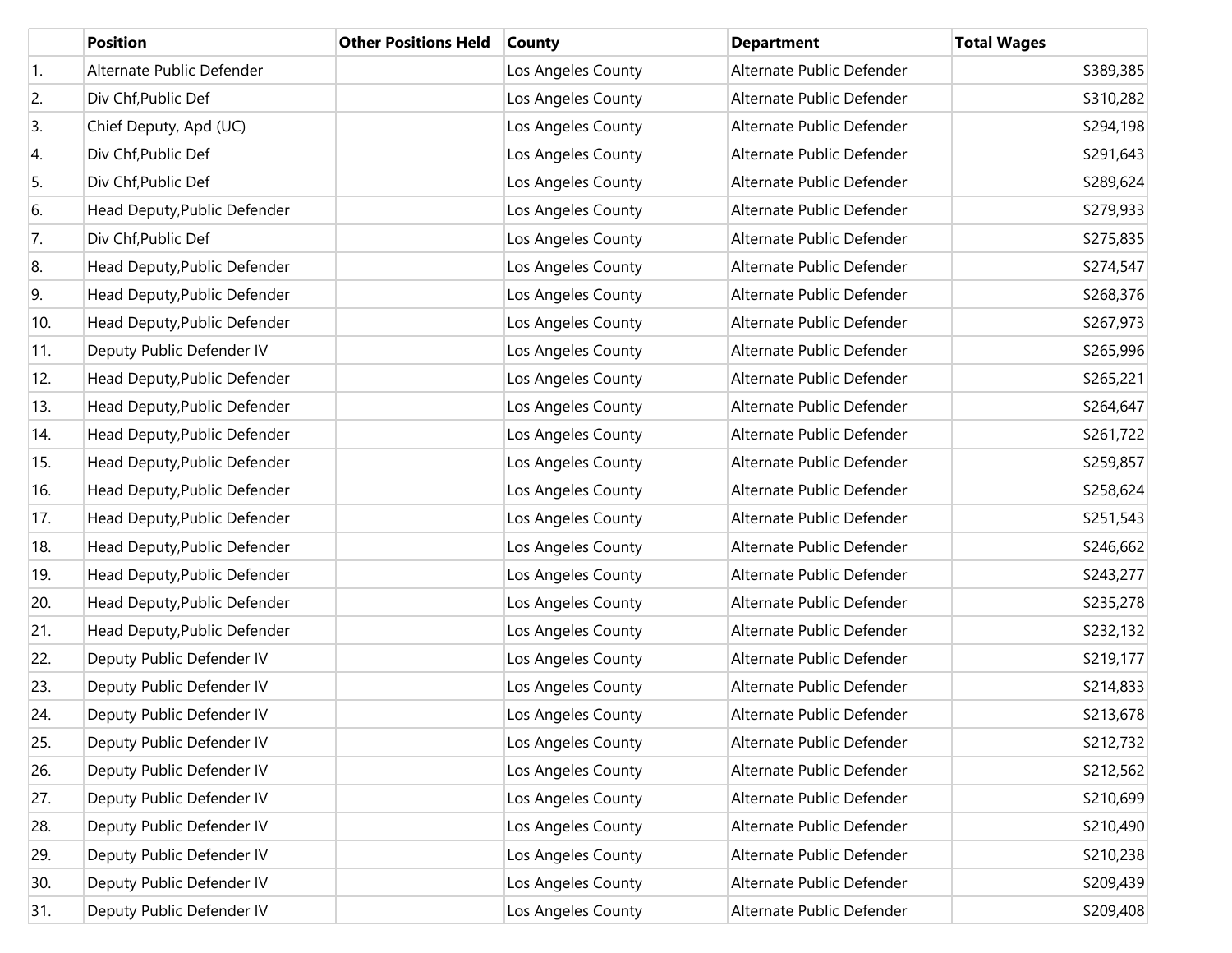| 32. | Deputy Public Defender IV    | Los Angeles County | Alternate Public Defender | \$209,353 |
|-----|------------------------------|--------------------|---------------------------|-----------|
| 33. | Deputy Public Defender IV    | Los Angeles County | Alternate Public Defender | \$208,907 |
| 34. | Deputy Public Defender IV    | Los Angeles County | Alternate Public Defender | \$208,785 |
| 35. | Deputy Public Defender IV    | Los Angeles County | Alternate Public Defender | \$208,523 |
| 36. | Deputy Public Defender IV    | Los Angeles County | Alternate Public Defender | \$208,444 |
| 37. | Deputy Public Defender IV    | Los Angeles County | Alternate Public Defender | \$208,345 |
| 38. | Deputy Public Defender IV    | Los Angeles County | Alternate Public Defender | \$208,276 |
| 39. | Deputy Public Defender IV    | Los Angeles County | Alternate Public Defender | \$208,238 |
| 40. | Head Deputy, Public Defender | Los Angeles County | Alternate Public Defender | \$208,140 |
| 41. | Deputy Public Defender IV    | Los Angeles County | Alternate Public Defender | \$208,101 |
| 42. | Deputy Public Defender IV    | Los Angeles County | Alternate Public Defender | \$208,078 |
| 43. | Deputy Public Defender IV    | Los Angeles County | Alternate Public Defender | \$207,949 |
| 44. | Deputy Public Defender IV    | Los Angeles County | Alternate Public Defender | \$207,948 |
| 45. | Deputy Public Defender IV    | Los Angeles County | Alternate Public Defender | \$207,882 |
| 46. | Deputy Public Defender IV    | Los Angeles County | Alternate Public Defender | \$207,093 |
| 47. | Deputy Public Defender IV    | Los Angeles County | Alternate Public Defender | \$206,824 |
| 48. | Deputy Public Defender IV    | Los Angeles County | Alternate Public Defender | \$205,336 |
| 49. | Deputy Public Defender IV    | Los Angeles County | Alternate Public Defender | \$204,840 |
| 50. | Deputy Public Defender IV    | Los Angeles County | Alternate Public Defender | \$204,676 |
| 51. | Deputy Public Defender IV    | Los Angeles County | Alternate Public Defender | \$204,342 |
| 52. | Deputy Public Defender IV    | Los Angeles County | Alternate Public Defender | \$204,250 |
| 53. | Deputy Public Defender IV    | Los Angeles County | Alternate Public Defender | \$203,595 |
| 54. | Deputy Public Defender IV    | Los Angeles County | Alternate Public Defender | \$203,353 |
| 55. | Deputy Public Defender IV    | Los Angeles County | Alternate Public Defender | \$203,131 |
| 56. | Deputy Public Defender IV    | Los Angeles County | Alternate Public Defender | \$202,966 |
| 57. | Deputy Public Defender IV    | Los Angeles County | Alternate Public Defender | \$202,537 |
| 58. | Deputy Public Defender IV    | Los Angeles County | Alternate Public Defender | \$202,443 |
| 59. | Deputy Public Defender IV    | Los Angeles County | Alternate Public Defender | \$202,099 |
| 60. | Deputy Public Defender IV    | Los Angeles County | Alternate Public Defender | \$201,013 |
| 61. | Deputy Public Defender IV    | Los Angeles County | Alternate Public Defender | \$200,578 |
| 62. | Deputy Public Defender IV    | Los Angeles County | Alternate Public Defender | \$200,326 |
| 63. | Deputy Public Defender IV    | Los Angeles County | Alternate Public Defender | \$200,102 |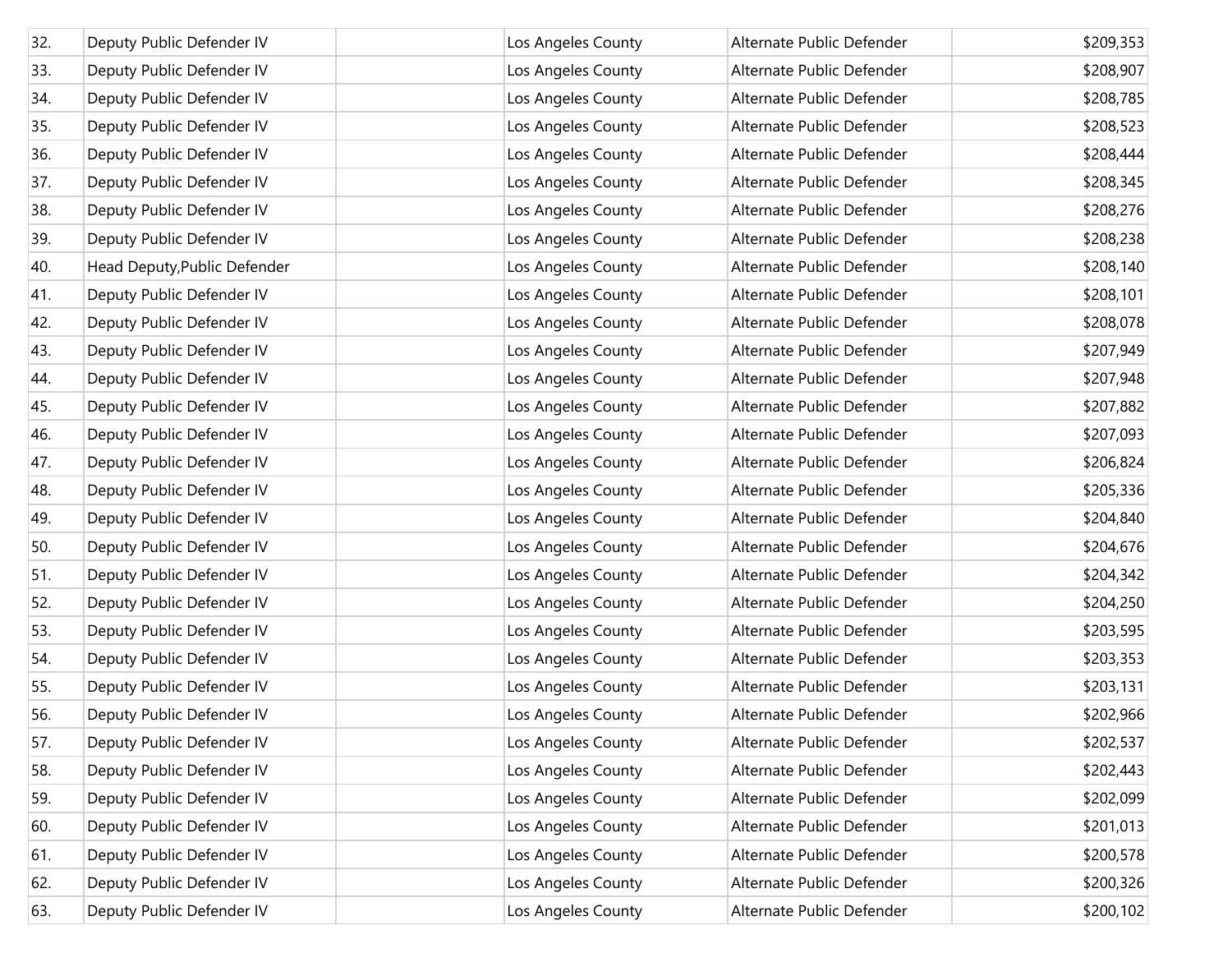| 64. | Deputy Public Defender IV | Los Angeles County | Alternate Public Defender | \$200,020 |
|-----|---------------------------|--------------------|---------------------------|-----------|
| 65. | Deputy Public Defender IV | Los Angeles County | Alternate Public Defender | \$199,378 |
| 66. | Deputy Public Defender IV | Los Angeles County | Alternate Public Defender | \$199,053 |
| 67. | Deputy Public Defender IV | Los Angeles County | Alternate Public Defender | \$198,908 |
| 68. | Deputy Public Defender IV | Los Angeles County | Alternate Public Defender | \$198,561 |
| 69. | Deputy Public Defender IV | Los Angeles County | Alternate Public Defender | \$198,355 |
| 70. | Deputy Public Defender IV | Los Angeles County | Alternate Public Defender | \$197,250 |
| 71. | Deputy Public Defender IV | Los Angeles County | Alternate Public Defender | \$197,228 |
| 72. | Deputy Public Defender IV | Los Angeles County | Alternate Public Defender | \$197,022 |
| 73. | Deputy Public Defender IV | Los Angeles County | Alternate Public Defender | \$196,958 |
| 74. | Deputy Public Defender IV | Los Angeles County | Alternate Public Defender | \$196,401 |
| 75. | Deputy Public Defender IV | Los Angeles County | Alternate Public Defender | \$196,262 |
| 76. | Deputy Public Defender IV | Los Angeles County | Alternate Public Defender | \$196,140 |
| 77. | Deputy Public Defender IV | Los Angeles County | Alternate Public Defender | \$194,957 |
| 78. | Deputy Public Defender IV | Los Angeles County | Alternate Public Defender | \$194,887 |
| 79. | Deputy Public Defender IV | Los Angeles County | Alternate Public Defender | \$194,589 |
| 80. | Deputy Public Defender IV | Los Angeles County | Alternate Public Defender | \$194,097 |
| 81. | Deputy Public Defender IV | Los Angeles County | Alternate Public Defender | \$193,911 |
| 82. | Deputy Public Defender IV | Los Angeles County | Alternate Public Defender | \$193,658 |
| 83. | Deputy Public Defender IV | Los Angeles County | Alternate Public Defender | \$193,338 |
| 84. | Deputy Public Defender IV | Los Angeles County | Alternate Public Defender | \$192,197 |
| 85. | Deputy Public Defender IV | Los Angeles County | Alternate Public Defender | \$191,833 |
| 86. | Deputy Public Defender IV | Los Angeles County | Alternate Public Defender | \$191,701 |
| 87. | Deputy Public Defender IV | Los Angeles County | Alternate Public Defender | \$191,321 |
| 88. | Deputy Public Defender IV | Los Angeles County | Alternate Public Defender | \$190,594 |
| 89. | Deputy Public Defender IV | Los Angeles County | Alternate Public Defender | \$182,211 |
| 90. | Deputy Public Defender IV | Los Angeles County | Alternate Public Defender | \$179,177 |
| 91. | Deputy Public Defender IV | Los Angeles County | Alternate Public Defender | \$177,206 |
| 92. | Deputy Public Defender IV | Los Angeles County | Alternate Public Defender | \$175,674 |
| 93. | Deputy Public Defender IV | Los Angeles County | Alternate Public Defender | \$175,649 |
| 94. | Deputy Public Defender IV | Los Angeles County | Alternate Public Defender | \$175,301 |
| 95. | Deputy Public Defender IV | Los Angeles County | Alternate Public Defender | \$173,365 |